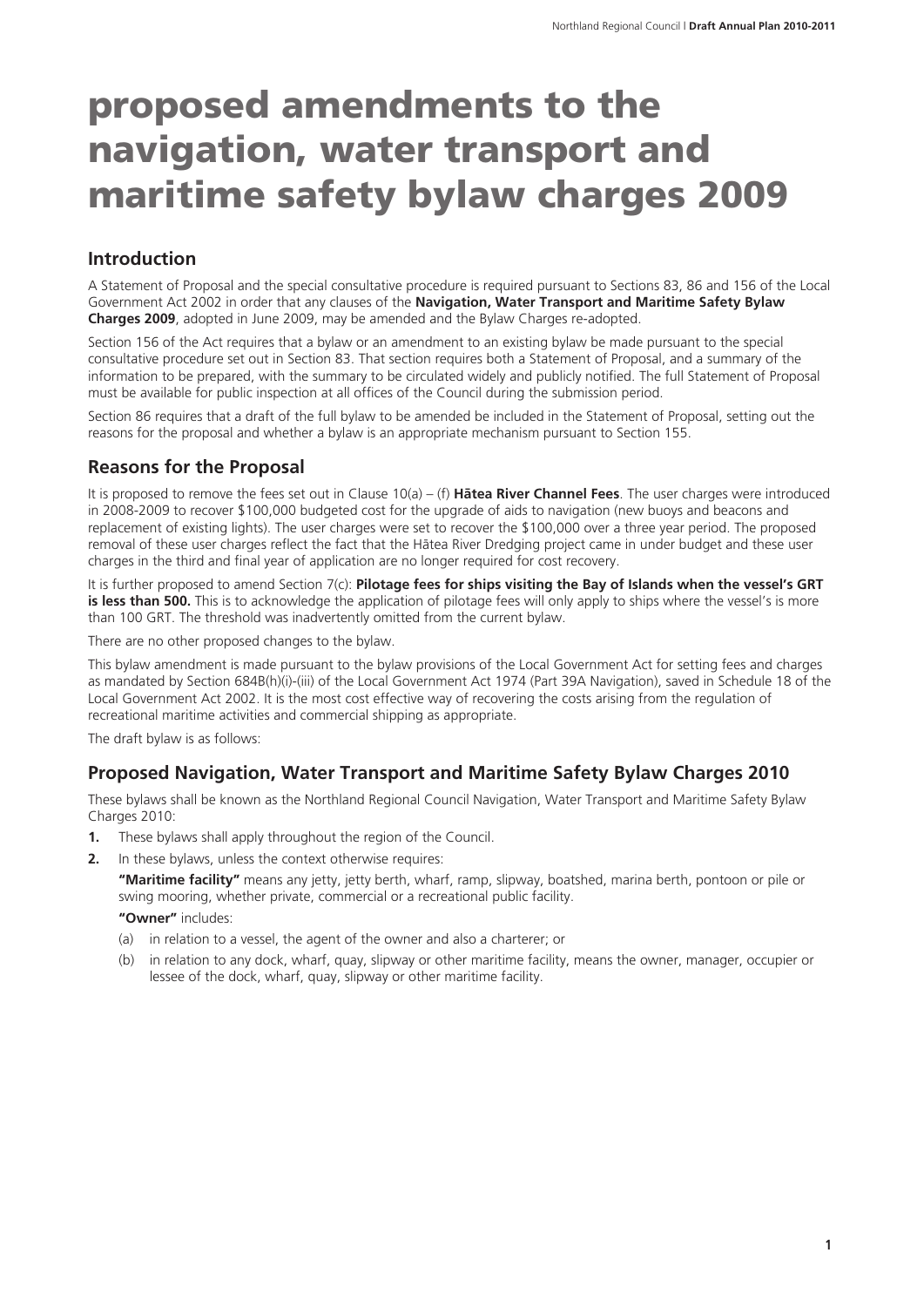# proposed amendments to the navigation, water transport and maritime safety bylaw charges 2010 continued

#### **3. Navigation Safety Bylaw Fees**

For the period specified hereunder and for each year thereafter until amended or superseded by a subsequent bylaw charge, the owner of every maritime facility in the Region shall pay to the Council an annual navigation fee fixed herein.

|     |     |                                                                                                                                                                                                                                                |                                                                                                                                                                                          | <b>GST Exclusive</b> |  |  |
|-----|-----|------------------------------------------------------------------------------------------------------------------------------------------------------------------------------------------------------------------------------------------------|------------------------------------------------------------------------------------------------------------------------------------------------------------------------------------------|----------------------|--|--|
| (a) |     | The navigation fee shall be payable on the number of berths available at the maritime facility,<br>whether or not all berths are used. The Council's Harbourmaster shall determine the number<br>of berths available at any maritime facility. |                                                                                                                                                                                          |                      |  |  |
| (b) | (1) |                                                                                                                                                                                                                                                | For every jetty, jetty berth, boatshed, ramp, minor slipway, private pontoon, pile and<br>swing moorings and berths in marinas containing 24 berths or less.                             | \$50.00              |  |  |
|     | (2) |                                                                                                                                                                                                                                                | For every berth holder not otherwise included herein a fee for the recovery of the cost of<br>the navigation safety equipment in the upper Hātea River, per berth.                       | \$50.00              |  |  |
|     | (3) | (a)                                                                                                                                                                                                                                            | For every berth in marinas containing more than 75 berths, provided that if the fee<br>is not paid within 60 days of invoice, the fee shall revert to \$50.00 per berth.                 | \$40.00              |  |  |
|     |     | (b)                                                                                                                                                                                                                                            | For every berth in marinas containing 24 or more, but less than 75 berths, provided that<br>if the fee is not paid within 60 days of invoice, the fee shall revert to \$50.00 per berth. | \$46.00              |  |  |
|     | (4) | Boatsheds, per additional berth.                                                                                                                                                                                                               |                                                                                                                                                                                          | \$50.00              |  |  |
|     | (5) | Community and boating club structures, jetties and private accommodation in the coastal<br>marine area.                                                                                                                                        |                                                                                                                                                                                          |                      |  |  |
|     | (6) |                                                                                                                                                                                                                                                | Marine farms.                                                                                                                                                                            | \$50.00              |  |  |
|     | (7) |                                                                                                                                                                                                                                                | High use structures and jetties, marine-related, not more than 300 m2 in plan area within<br>the coastal marine area.                                                                    | \$300.00             |  |  |
|     | (8) |                                                                                                                                                                                                                                                | High use commercial slipways with a maximum capacity of less than 50 tonnes.                                                                                                             | \$300.00             |  |  |
|     | (9) | High use structures and jetties, marine-related and more than 300m <sup>2</sup> but not more than<br>1,000m <sup>2</sup> in plan area within the coastal marine area.                                                                          |                                                                                                                                                                                          | \$1,300.00           |  |  |
|     |     |                                                                                                                                                                                                                                                | (10) High use structures and jetties, marine-related and more than 1,000m <sup>2</sup> in plan area within<br>the coastal marine area.                                                   | \$2,300.00           |  |  |
|     |     | (11) High use commercial slipways with a maximum capacity of more than 50 tonnes.                                                                                                                                                              |                                                                                                                                                                                          | \$2,300.00           |  |  |
|     |     | (12) Commercial vessels operating in Northland harbours not serviced by a port company,<br>as defined in the Port Companies Act 1988.                                                                                                          |                                                                                                                                                                                          |                      |  |  |
|     |     | (a)                                                                                                                                                                                                                                            | Intra harbour movements between harbours under control of the Council are to be<br>charged half rate out and half rate in at each harbour.                                               |                      |  |  |
|     |     | (b)                                                                                                                                                                                                                                            | Butter, skim milk, buttermilk, whole milk powder casein per tonne.                                                                                                                       | \$0.53               |  |  |
|     |     | (C)                                                                                                                                                                                                                                            | Cement, coal, coke, diatomaceous earth, fireclay, kaolin, gypsum glass (sheet or plate)<br>per tonne.                                                                                    | \$1.23               |  |  |
|     |     | (d)                                                                                                                                                                                                                                            | Phosphate rock, sulphur, potash per tonne.                                                                                                                                               | \$1.23               |  |  |
|     |     | (e)                                                                                                                                                                                                                                            | Gravel, shingle, lime rock, lime, dolomite, serpentine rock, clinker, soda ash. Other<br>manures and fertilisers, silica sand (<80% silica) per tonne or m <sup>3</sup> as appropriate.  | \$1.00               |  |  |
|     |     | (f)                                                                                                                                                                                                                                            | Meats and fish, fresh, frozen or chilled, other agriculture produce, vegetables, fresh<br>fruit per tonne.                                                                               | \$0.53               |  |  |
|     |     | (g)                                                                                                                                                                                                                                            | Timber (sawn hewn or in logs) per cubic metre.                                                                                                                                           | \$1.16               |  |  |
|     |     | (h)                                                                                                                                                                                                                                            | Wood ships per BDU. Paper per tonne; wood pulp per tonne.                                                                                                                                | \$1.16               |  |  |
|     |     | (i)                                                                                                                                                                                                                                            | Bitumen, refining residues, crude oil, naphtha, syngas per 1,000 litres.                                                                                                                 | \$1.60               |  |  |
|     |     | (j)                                                                                                                                                                                                                                            | Motor spirits, diesel oil, jet fuel, kerosene per 1,000 litres.                                                                                                                          | \$1.54               |  |  |
|     |     | (k)                                                                                                                                                                                                                                            | Refined oil products for overseas export per 1,000 litres.                                                                                                                               | \$0.53               |  |  |
|     |     | $($ l $)$                                                                                                                                                                                                                                      | Other sand per tonne.                                                                                                                                                                    | \$0.26               |  |  |
|     |     | (m)                                                                                                                                                                                                                                            | Empty containers.                                                                                                                                                                        | \$13.18              |  |  |
|     |     | (n)                                                                                                                                                                                                                                            | Motor vehicles and trailers up to 4 tonnes per vehicle.                                                                                                                                  | \$17.77              |  |  |
|     |     |                                                                                                                                                                                                                                                | Over 4 tonnes per vehicle.                                                                                                                                                               | \$31.11              |  |  |
|     |     | (0)                                                                                                                                                                                                                                            | Livestock per head.                                                                                                                                                                      | \$1.00               |  |  |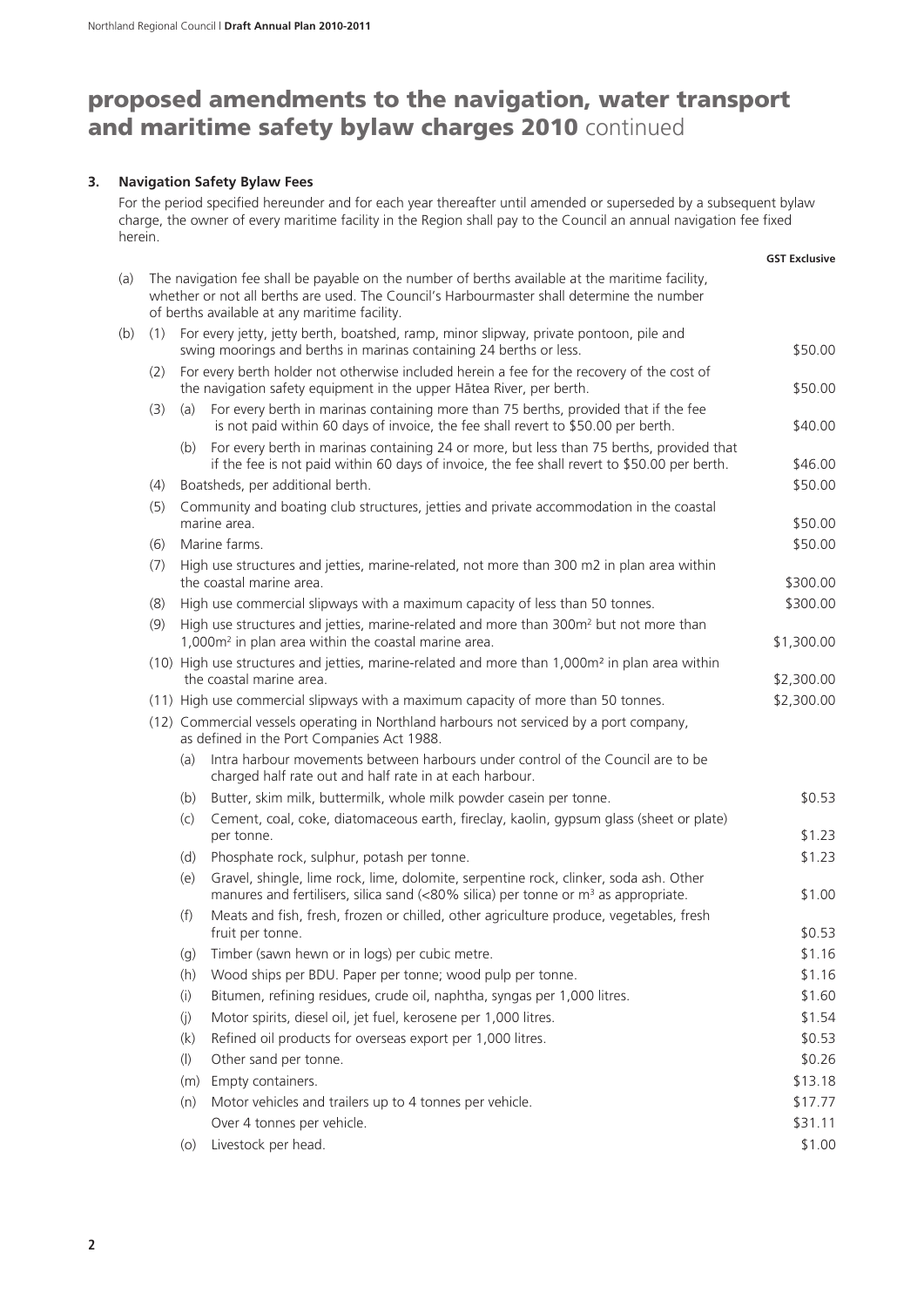|    |                                                                                                                                                                      |      |                                                                                                                                                                                                                                                                                                                                                           | <b>GST Exclusive</b> |  |
|----|----------------------------------------------------------------------------------------------------------------------------------------------------------------------|------|-----------------------------------------------------------------------------------------------------------------------------------------------------------------------------------------------------------------------------------------------------------------------------------------------------------------------------------------------------------|----------------------|--|
|    |                                                                                                                                                                      |      | (13) Where any sum becomes due and owing to the Council pursuant to the provisions of<br>bylaw clause (3)(b)(1) and remains unpaid for a period of one calendar month, the<br>Council may remove and hold the facility until such time as the sum owing is paid,<br>together with any expenses incurred in lifting any pile, mooring or movable facility. |                      |  |
| 4. |                                                                                                                                                                      |      | <b>Hot Work Permits</b>                                                                                                                                                                                                                                                                                                                                   |                      |  |
|    |                                                                                                                                                                      |      | For vessels alongside wharves or at anchor, per permit                                                                                                                                                                                                                                                                                                    | \$70.00              |  |
| 5. |                                                                                                                                                                      |      | <b>Safe Operating Licences</b>                                                                                                                                                                                                                                                                                                                            |                      |  |
|    |                                                                                                                                                                      |      | For all Northland harbours, unpowered craft not subject to a maritime rule and available for lease or hire,<br>including: dinghies, kayaks, canoes, agua-cycles, surf cats or similar commercially available craft,<br>an inspection fee to verify the adequacy of flotation and safety equipment, up to one hour.                                        | \$70.00              |  |
|    |                                                                                                                                                                      |      | Where inspection time exceeds one hour, the charge shall be at the rate of \$70.00 per hour plus vehicle<br>running costs at the rates approved from time to time by the Inland Revenue Department.                                                                                                                                                       |                      |  |
| 6. |                                                                                                                                                                      |      | <b>Jet Ski Registration Fees</b>                                                                                                                                                                                                                                                                                                                          |                      |  |
|    | As resolved and prescribed by the Auckland Regional Council which undertakes this function on behalf<br>of the Northland Regional Council under delegated authority. |      |                                                                                                                                                                                                                                                                                                                                                           |                      |  |
| 7. | (a)                                                                                                                                                                  |      | Pilotage                                                                                                                                                                                                                                                                                                                                                  |                      |  |
|    |                                                                                                                                                                      | (i)  | Inwards/outwards to wharf, Opua – per visit:                                                                                                                                                                                                                                                                                                              |                      |  |
|    |                                                                                                                                                                      |      | Where GRT is greater than 500 but less than 1000                                                                                                                                                                                                                                                                                                          | \$1,500.00           |  |
|    |                                                                                                                                                                      |      | Where GRT is greater than 1000 but less than 18000                                                                                                                                                                                                                                                                                                        | \$2,900.00           |  |
|    |                                                                                                                                                                      | (ii) | Ships to anchor in Bay of Islands - per visit:                                                                                                                                                                                                                                                                                                            |                      |  |
|    |                                                                                                                                                                      |      | Where GRT is greater than 500 but less than 1000                                                                                                                                                                                                                                                                                                          | \$1,500.00           |  |
|    |                                                                                                                                                                      |      | Where GRT is greater than 1000 but less than 18000                                                                                                                                                                                                                                                                                                        | \$2,900.00           |  |
|    |                                                                                                                                                                      |      | Where GRT is greater than 18000 but less than 40000                                                                                                                                                                                                                                                                                                       | \$3,400.00           |  |
|    |                                                                                                                                                                      |      | Where GRT is greater than 40000 but less than 100000                                                                                                                                                                                                                                                                                                      | \$3,800.00           |  |
|    |                                                                                                                                                                      |      | Where GRT is greater than 100000                                                                                                                                                                                                                                                                                                                          | \$4,200.00           |  |
|    | (b)                                                                                                                                                                  |      | <b>Shipping - Navigation and Safety Services Fee</b>                                                                                                                                                                                                                                                                                                      |                      |  |
|    |                                                                                                                                                                      |      | Per ship visiting the Bay of Islands regardless of which pilotage organisation or company<br>actually services the vessel:                                                                                                                                                                                                                                |                      |  |
|    |                                                                                                                                                                      |      | Where GRT is less than 3000                                                                                                                                                                                                                                                                                                                               | \$1.00/GRT           |  |
|    |                                                                                                                                                                      |      | Where GRT is greater than 3000 but less than 18000                                                                                                                                                                                                                                                                                                        | \$2,900.00           |  |
|    |                                                                                                                                                                      |      | Where GRT is greater than 18000 but less than 40000                                                                                                                                                                                                                                                                                                       | \$3,200.00           |  |
|    |                                                                                                                                                                      |      | Where GRT is greater than 40000 but less than 100000                                                                                                                                                                                                                                                                                                      | \$3,500.00           |  |
|    |                                                                                                                                                                      |      | Where GRT is greater than 100000                                                                                                                                                                                                                                                                                                                          | \$4,000.00           |  |
|    | (C)                                                                                                                                                                  |      | <b>Shipping - Navigation and Safety Services Fee</b>                                                                                                                                                                                                                                                                                                      |                      |  |
|    |                                                                                                                                                                      |      | Per ship visiting the Bay of Islands when the Master is exempt from compulsory pilotage:                                                                                                                                                                                                                                                                  |                      |  |
|    |                                                                                                                                                                      |      | Up to 3000 GRT                                                                                                                                                                                                                                                                                                                                            | \$1.00/GRT           |  |
|    |                                                                                                                                                                      |      | Per ship visiting the Bay of Islands when the vessel's GRT is more than 100 and less than 500:<br>From 100 to 500 GRT                                                                                                                                                                                                                                     | \$1.00/GRT           |  |
|    | (d)                                                                                                                                                                  |      | <b>Shipping - Navigation and Safety Services Fee</b>                                                                                                                                                                                                                                                                                                      |                      |  |
|    |                                                                                                                                                                      |      | Per ship visiting Whangaroa Harbour except when the ship is also visiting the Bay of Islands<br>duringthe same voyage:                                                                                                                                                                                                                                    | \$1,000.00           |  |
| 8. |                                                                                                                                                                      |      | <b>Navigation and Safety Services Fee</b>                                                                                                                                                                                                                                                                                                                 |                      |  |
|    | (a)                                                                                                                                                                  |      | North Port Ltd                                                                                                                                                                                                                                                                                                                                            | \$110,000.00         |  |
|    | (b)                                                                                                                                                                  |      | Swing/pile moorings (non consented) outside Marine 4 Management Areas (in addition to the<br>navigation fee)                                                                                                                                                                                                                                              | \$75.00              |  |
|    | (c)                                                                                                                                                                  |      | Swing/pile moorings within Marine 4 Management Areas which meet the permitted activity<br>criteria (in addition to the navigation fee)                                                                                                                                                                                                                    | \$75.00              |  |
|    | (d)                                                                                                                                                                  |      | For water transport operators not serviced by a port company, at actual time and cost.                                                                                                                                                                                                                                                                    |                      |  |
|    | (e)                                                                                                                                                                  |      | Where the actual costs on a labour time and plant recovery basis exceed the annual fee, the<br>Council will recover any balance on an actual cost basis.                                                                                                                                                                                                  |                      |  |